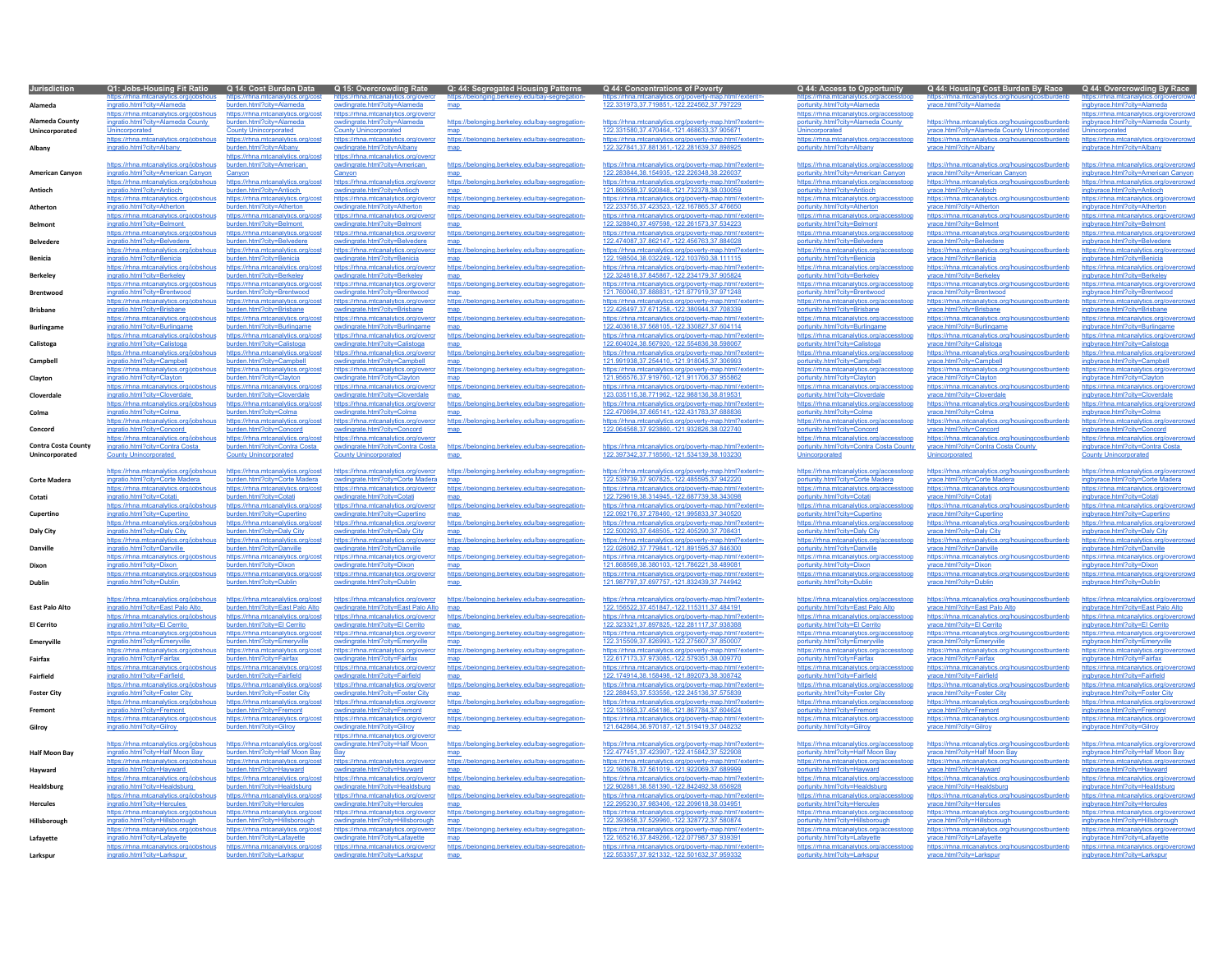| Livermore              | https://rhna.mtcanalytics.org/jobshous https://rhna.mtcanalytics.org/cost<br>ingratio.html?city=Livermore     | burden.html?city=Livermore                                             | https://rhna.mtcanalytics.org/overcr<br>owdingrate.html?city=Livermore       | https://belonging.berkeley.edu/bay-segregation-<br>map  | https://rhna.mtcanalytics.org/poverty-map.html?extent=-<br>121.848205.37.628023.-121.696735.37.732328 | https://rhna.mtcanalytics.org/accesstoop<br>portunity.html?city=Livermore       | https://rhna.mtcanalytics.org/housingcostburdenb<br>yrace.html?city=Livermore                   | https://rhna.mtcanalytics.org/overcrowd<br>ingbyrace.html?city=Livermore       |
|------------------------|---------------------------------------------------------------------------------------------------------------|------------------------------------------------------------------------|------------------------------------------------------------------------------|---------------------------------------------------------|-------------------------------------------------------------------------------------------------------|---------------------------------------------------------------------------------|-------------------------------------------------------------------------------------------------|--------------------------------------------------------------------------------|
|                        | https://rhna.mtcanalytics.org/jobshous                                                                        | https://rhna.mtcanalytics.org/cost                                     | https://rhna.mtcanalytics.org/overcr                                         | https://belonging.berkeley.edu/bay-segregation-         | https://rhna.mtcanalytics.org/poverty-map.html?extent=-                                               | https://rhna.mtcanalytics.org/accesstoop                                        | https://rhna.mtcanalytics.org/housingcostburdenb                                                | https://rhna.mtcanalytics.org/overcrowd                                        |
| Los Altos              | ingratio.html?citv=Los Altos                                                                                  | burden.html?citv=Los Altos                                             | owdingrate.html?city=Los Altos                                               | map                                                     | 122.129358.37.329723.-122.061557.37.406425                                                            | portunity.html?city=Los Altos                                                   | yrace.html?city=Los Altos                                                                       | ingbyrace.html?city=Los Altos                                                  |
|                        | https://rhna.mtcanalytics.org/jobshous                                                                        | https://rhna.mtcanalytics.org/cost                                     | https://rhna.mtcanalytics.org/overcr                                         | https://belonging.berkeley.edu/bay-segregation-         | https://rhna.mtcanalytics.org/poverty-map.html?extent=-                                               | https://rhna.mtcanalytics.org/accesstoop                                        | https://rhna.mtcanalytics.org/housingcostburdenb                                                | https://rhna.mtcanalytics.org/overcrowd                                        |
| <b>Los Altos Hills</b> | ingratio.html?city=Los Altos Hills<br>https://rhna.mtcanalytics.org/iobshous                                  | burden.html?city=Los Altos Hills<br>https://rhna.mtcanalytics.org/cost | owdingrate.html?city=Los Altos Hills<br>https://rhna.mtcanalytics.org/overcr | map<br>https://belonging.berkelev.edu/bay-segregation-  | 122.171967,37.337257,-122.098441,37.399244<br>https://rhna.mtcanalytics.org/poverty-map.html?extent=- | portunity.html?city=Los Altos Hills<br>https://rhna.mtcanalytics.org/accesstoop | yrace.html?city=Los Altos Hills<br>https://rhna.mtcanalytics.org/housingcostburdenb             | ingbyrace.html?city=Los Altos Hills<br>https://rhna.mtcanalytics.org/overcrowd |
| Los Gatos              | ingratio.html?city=Los Gatos                                                                                  | burden.html?citv=Los Gatos                                             | owdingrate.html?city=Los Gatos                                               | map                                                     | 121.997122.37.201499.-121.905690.37.265204                                                            | portunity.html?city=Los Gatos                                                   | yrace.html?city=Los Gatos                                                                       | ingbyrace.html?city=Los Gatos                                                  |
| <b>Marin County</b>    | https://rhna.mtcanalytics.org/jobshous<br>ingratio.html?city=Marin County                                     | https://rhna.mtcanalytics.org/cost<br>burden.html?city=Marin County    | https://rhna.mtcanalytics.org/overcr<br>owdingrate.html?city=Marin County    | https://belonging.berkeley.edu/bay-segregation-         | https://rhna.mtcanalytics.org/poverty-map.html?extent=-                                               | https://rhna.mtcanalytics.org/accesstoop<br>portunity.html?city=Marin County    | https://rhna.mtcanalytics.org/housingcostburdenb                                                | https://rhna.mtcanalytics.org/overcrowd<br>ingbyrace.html?city=Marin County    |
| Unincorporated         | Unincorporated<br>https://rhna.mtcanalytics.org/jobshous                                                      | <b>Unincorporated</b><br>https://rhna.mtcanalytics.org/cost            | Unincorporated<br>https://rhna.mtcanalytics.org/overcr                       | map<br>https://belonging.berkeley.edu/bay-segregation-  | 123.023827.37.815128.-122.418660.38.320932<br>https://rhna.mtcanalytics.org/poverty-map.html?extent=- | Unincorporated<br>https://rhna.mtcanalytics.org/accesstoop                      | yrace.html?city=Marin County Unincorporated<br>https://rhna.mtcanalytics.org/housingcostburdenb | Unincorporated<br>https://rhna.mtcanalytics.org/overcrowd                      |
| Martinez               | ingratio.html?city=Martinez                                                                                   | burden.html?city=Martinez                                              | owdingrate.html?city=Martinez                                                | man                                                     | 122 158496 37 953557 -122 075162 38 047008                                                            | portunity.html?city=Martinez                                                    | yrace.html?city=Martinez                                                                        | ingbyrace.html?city=Martinez                                                   |
| <b>Menlo Park</b>      | https://rhna.mtcanalytics.org/jobshous<br>ingratio.html?city=Menlo Park                                       | https://rhna.mtcanalytics.org/cost<br>burden.html?city=Menlo Park      | https://rhna.mtcanalytics.org/overcr<br>owdingrate.html?city=Menlo Park      | https://belonging.berkeley.edu/bay-segregation-<br>map  | https://rhna.mtcanalytics.org/poverty-map.html?extent=-<br>122.229133,37.416885,-122.120408,37.507328 | https://rhna.mtcanalytics.org/accesstoop<br>portunity.html?city=Menlo Park      | https://rhna.mtcanalytics.org/housingcostburdenb<br>yrace.html?city=Menlo Park                  | https://rhna.mtcanalytics.org/overcrowd<br>ingbyrace.html?city=Menlo Park      |
|                        | https://rhna.mtcanalytics.org/jobshous                                                                        | https://rhna.mtcanalytics.org/cost                                     | https://rhna.mtcanalytics.org/overcr                                         | https://belonging.berkeley.edu/bay-segregation-         | https://rhna.mtcanalytics.org/poverty-map.html?extent=-                                               | https://rhna.mtcanalytics.org/accesstoop                                        | https://rhna.mtcanalytics.org/housingcostburdenb                                                | https://rhna.mtcanalytics.org/overcrowd                                        |
| Millbrae               | ingratio.html?city=Millbrae<br>https://rhna.mtcanalytics.org/jobshous                                         | burden.html?city=Millbrae<br>https://rhna.mtcanalytics.org/cost        | owdingrate.html?city=Millbrae<br>https://rhna.mtcanalvtics.org/overcr        | https://belonging.berkeley.edu/bay-segregation-         | 122.425448,37.581612,-122.374869,37.615121<br>https://rhna.mtcanalytics.org/poverty-map.html?extent=- | portunity.html?city=Millbrae<br>https://rhna.mtcanalytics.org/accesstoop        | yrace.html?city=Millbrae<br>https://rhna.mtcanalytics.org/housingcostburdenb                    | ingbyrace.html?city=Millbrae<br>https://rhna.mtcanalytics.org/overcrowd        |
| Mill Valley            | ingratio.html?city=Mill Valley                                                                                | burden.html?city=Mill Valley                                           | owdingrate.html?city=Mill Valley                                             | map                                                     | 122.577031.37.886380.-122.513986.37.929458                                                            | portunity.html?city=Mill Valley                                                 | yrace.html?city=Mill Valley                                                                     | ingbyrace.html?city=Mill Valley                                                |
| Milpitas               | https://rhna.mtcanalytics.org/jobshous<br>ingratio.html?city=Milpitas                                         | https://rhna.mtcanalytics.org/cost<br>burden.html?city=Milpitas        | https://rhna.mtcanalytics.org/overcr<br>owdingrate.html?city=Milpitas        | https://belonging.berkeley.edu/bay-segregation-<br>map  | https://rhna.mtcanalytics.org/poverty-map.html?extent=-<br>121.931096,37.396110,-121.838469,37.466768 | https://rhna.mtcanalytics.org/accesstoop<br>portunity.html?city=Milpitas        | https://rhna.mtcanalytics.org/housingcostburdenb<br>yrace.html?city=Milpitas                    | https://rhna.mtcanalytics.org/overcrowd<br>ingbyrace.html?city=Milpitas        |
|                        |                                                                                                               | https://rhna.mtcanalytics.org/cost                                     | https://rhna.mtcanalytics.org/overcr                                         |                                                         | https://rhna.mtcanalytics.org/poverty-map.html?extent=-                                               | https://rhna.mtcanalytics.org/accesstoop                                        |                                                                                                 | https://rhna.mtcanalytics.org/overcrowd                                        |
| <b>Monte Sereno</b>    | https://rhna.mtcanalytics.org/jobshous<br>ingratio.html?city=Monte Sereno                                     | burden.html?city=Monte Sereno                                          | owdingrate.html?city=Monte Sereno                                            | https://belonging.berkeley.edu/bay-segregation-<br>man  | 122 005890 37 226762 -121 969180 37 253870                                                            | portunity.html?city=Monte Sereno                                                | https://rhna.mtcanalytics.org/housingcostburdenb<br>vrace html?city=Monte Sereno                | ingbyrace.html?city=Monte Sereno                                               |
| Moraga                 | https://rhna.mtcanalytics.org/jobshous<br>ingratio.html?city=Moraga                                           | https://rhna.mtcanalytics.org/cost<br>burden.html?city=Moraga          | https://rhna.mtcanalytics.org/overcr<br>owdingrate.html?city=Moraga          | https://belonging.berkeley.edu/bay-segregation-         | https://rhna.mtcanalytics.org/poverty-map.html?extent=<br>122.158533,37.808341,-122.087826,37.875717  | https://rhna.mtcanalytics.org/accesstoop<br>portunity.html?city=Moraga          | https://rhna.mtcanalytics.org/housingcostburdenb<br>yrace.html?city=Moraga                      | https://rhna.mtcanalytics.org/overcrowd<br>ingbyrace.html?city=Moraga          |
|                        | https://rhna.mtcanalytics.org/iobshous                                                                        | https://rhna.mtcanalytics.org/cost                                     | https://rhna.mtcanalytics.org/overcr                                         | https://belonging.berkeley.edu/bay-segregation-         | https://rhna.mtcanalytics.org/poverty-map.html?extent=-                                               | https://rhna.mtcanalytics.org/accesstoop                                        | https://rhna.mtcanalytics.org/housingcostburdenb                                                | https://rhna.mtcanalytics.org/overcrowd                                        |
| Morgan Hill            | ingratio.html?city=Morgan Hill                                                                                | burden.html?city=Morgan Hill                                           | owdingrate.html?city=Morgan Hill<br>https://rhna.mtcanalytics.org/overcr     | map                                                     | 121.696532.37.088163.-121.582590.37.169717                                                            | portunity.html?city=Morgan Hill                                                 | yrace.html?city=Morgan Hill                                                                     | ingbyrace.html?city=Morgan Hill                                                |
|                        | https://rhna.mtcanalytics.org/jobshous                                                                        | https://rhna.mtcanalytics.org/cost                                     | owdingrate.html?city=Mountain                                                | https://belonging.berkeley.edu/bay-segregation-         | https://rhna.mtcanalytics.org/poverty-map.html?extent=-                                               | https://rhna.mtcanalytics.org/accesstoop                                        | https://rhna.mtcanalytics.org/housingcostburdenb                                                | https://rhna.mtcanalytics.org/overcrowd                                        |
| <b>Mountain View</b>   | ingratio.html?citv=Mountain View<br>https://rhna.mtcanalytics.org/jobshous                                    | burden.html?citv=Mountain View<br>https://rhna.mtcanalytics.org/cost   | <b>View</b><br>https://rhna.mtcanalytics.org/overcr                          | man<br>https://belonging.berkeley.edu/bay-segregation-  | 122.117724.37.354068.-122.044473.37.450844<br>https://rhna.mtcanalytics.org/poverty-map.html?extent=- | portunity.html?citv=Mountain View<br>https://rhna.mtcanalytics.org/accesstoop   | vrace.html?citv=Mountain View<br>https://rhna.mtcanalytics.org/housingcostburdenb               | ingbyrace.html?city=Mountain View<br>https://rhna.mtcanalytics.org/overcrowd   |
| Napa                   | ingratio.html?citv=Napa                                                                                       | burden.html?citv=Napa                                                  | owdingrate.html?city=Napa                                                    |                                                         | 122.357907,38.221091,-122.222196,38.350834                                                            | portunity.html?city=Napa                                                        | yrace.html?city=Napa                                                                            | ingbyrace.html?city=Napa                                                       |
| Napa County            | https://rhna.mtcanalytics.org/jobshous<br>ingratio.html?city=Napa County                                      | https://rhna.mtcanalytics.org/cost<br>burden.html?citv=Napa County     | https://rhna.mtcanalytics.org/overcr<br>owdingrate.html?city=Napa County     | https://belonging.berkeley.edu/bay-segregation-         | https://rhna.mtcanalytics.org/poverty-map.html?extent=-                                               | https://rhna.mtcanalytics.org/accesstoop<br>portunity.html?city=Napa County     | https://rhna.mtcanalytics.org/housingcostburdenb                                                | https://rhna.mtcanalytics.org/overcrowd<br>ingbyrace.html?city=Napa County     |
| Unincorporated         | Unincorporated<br>https://rhna.mtcanalytics.org/jobshous                                                      | Unincorporated<br>https://rhna.mtcanalytics.org/cost                   | Unincorporated<br>https://rhna.mtcanalytics.org/overcr                       | map<br>https://belonging.berkeley.edu/bay-segregation-  | 122.646422.38.154977.-122.061405.38.864245<br>https://rhna.mtcanalytics.org/poverty-map.html?extent=- | Unincorporated<br>https://rhna.mtcanalytics.org/accesstoop                      | vrace.html?citv=Napa County Unincorporated<br>https://rhna.mtcanalytics.org/housingcostburdenb  | Unincorporated<br>https://rhna.mtcanalytics.org/overcrowd                      |
| Newark                 | ingratio.html?city=Newark                                                                                     | burden.html?city=Newark                                                | owdingrate.html?city=Newark                                                  | map                                                     | 122.072980,37.478609,-121.987767,37.563408                                                            | portunity.html?city=Newark                                                      | yrace.html?city=Newark                                                                          | ingbyrace.html?city=Newark                                                     |
| Novato                 | https://rhna.mtcanalytics.org/jobshous<br>ingratio.html?city=Novato                                           | https://rhna.mtcanalytics.org/cost<br>burden.html?city=Novato          | https://rhna.mtcanalytics.org/overcr<br>owdingrate.html?city=Novato          | https://belonging.berkeley.edu/bay-segregation-<br>man  | https://rhna.mtcanalytics.org/poverty-map.html?extent=-<br>122.623662.38.039387.-122.486118.38.147819 | https://rhna.mtcanalytics.org/accesstoop<br>portunity.html?city=Novato          | https://rhna.mtcanalytics.org/housingcostburdenb<br>yrace.html?city=Novato                      | https://rhna.mtcanalytics.org/overcrowd<br>ingbyrace.html?city=Novato          |
|                        | https://rhna.mtcanalytics.org/jobshous                                                                        | https://rhna.mtcanalytics.org/cost                                     | https://rhna.mtcanalytics.org/overcr                                         | https://belonging.berkeley.edu/bay-segregation-         | https://rhna.mtcanalytics.org/poverty-map.html?extent=-                                               | https://rhna.mtcanalytics.org/accesstoop                                        | https://rhna.mtcanalytics.org/housingcostburdenb                                                | https://rhna.mtcanalytics.org/overcrowd                                        |
| Oakland                | ingratio.html?city=Oakland<br>https://rhna.mtcanalytics.org/jobshous                                          | burden.html?city=Oakland<br>https://rhna.mtcanalytics.org/cost         | owdingrate.html?citv=Oakland<br>https://rhna.mtcanalytics.org/overcr         | map.<br>https://belonging.berkeley.edu/bay-segregation- | 122.342660.37.699279.-122.114793.37.885438<br>https://rhna.mtcanalytics.org/poverty-map.html?extent=- | portunity.html?city=Oakland<br>https://rhna.mtcanalytics.org/accesstoop         | vrace.html?citv=Oakland<br>https://rhna.mtcanalytics.org/housingcostburdenb                     | ingbyrace.html?city=Oakland<br>https://rhna.mtcanalytics.org/overcrowd         |
| Oakley                 | ingratio.html?city=Oakley                                                                                     | burden.html?city=Oakley                                                | owdingrate.html?city=Oakley                                                  |                                                         | 121.756312,37.968784,-121.622586,38.021084                                                            | portunity.html?city=Oakley                                                      | yrace.html?city=Oakley                                                                          | ingbyrace.html?city=Oakley                                                     |
| Orinda                 | https://rhna.mtcanalytics.org/jobshous<br>ingratio.html?city=Orinda                                           | https://rhna.mtcanalytics.org/cost<br>burden.html?city=Orinda          | https://rhna.mtcanalytics.org/overcr<br>owdingrate.html?city=Orinda          | https://belonging.berkeley.edu/bay-segregation-         | https://rhna.mtcanalytics.org/poverty-map.html?extent=-<br>122.225254,37.838867,-122.139444,37.921555 | https://rhna.mtcanalytics.org/accesstoop<br>portunity.html?city=Orinda          | https://rhna.mtcanalytics.org/housingcostburdenb<br>yrace.html?city=Orinda                      | https://rhna.mtcanalytics.org/overcrowd<br>ingbyrace.html?city=Orinda          |
| Pacifica               | https://rhna.mtcanalytics.org/jobshous<br>ingratio.html?city=Pacifica                                         | https://rhna.mtcanalytics.org/cost<br>burden.html?city=Pacifica        | https://rhna.mtcanalytics.org/overcr<br>owdingrate.html?city=Pacifica        | https://belonging.berkeley.edu/bay-segregation-         | https://rhna.mtcanalytics.org/poverty-map.html?extent=-<br>122.515326,37.566037,-122.443422,37.666958 | https://rhna.mtcanalytics.org/accesstoop<br>portunity.html?city=Pacifica        | https://rhna.mtcanalytics.org/housingcostburdenb<br>yrace.html?city=Pacifica                    | https://rhna.mtcanalytics.org/overcrowd<br>ingbyrace.html?city=Pacifica        |
|                        | https://rhna.mtcanalytics.org/jobshous                                                                        | https://rhna.mtcanalytics.org/cost                                     | https://rhna.mtcanalytics.org/overcr                                         | https://belonging.berkeley.edu/bay-segregation-         | https://rhna.mtcanalytics.org/poverty-map.html?extent=-                                               | https://rhna.mtcanalytics.org/accesstoop                                        | https://rhna.mtcanalytics.org/housingcostburdenb                                                | https://rhna.mtcanalytics.org/overcrowd                                        |
| Palo Alto              | ingratio.html?city=Palo Alto<br>https://rhna.mtcanalytics.org/jobshous                                        | burden.html?city=Palo Alto<br>https://rhna.mtcanalytics.org/cost       | owdingrate.html?city=Palo Alto<br>https://rhna.mtcanalytics.org/overcr       | map<br>https://belonging.berkeley.edu/bay-segregation-  | 122.202653,37.285346,-122.087013,37.466180<br>https://rhna.mtcanalytics.org/poverty-map.html?extent=- | portunity.html?city=Palo Alto<br>https://rhna.mtcanalytics.org/accesstoop       | yrace.html?city=Palo Alto<br>https://rhna.mtcanalytics.org/housingcostburdenb                   | ingbyrace.html?city=Palo Alto<br>https://rhna.mtcanalytics.org/overcrowd       |
| Petaluma               | ingratio.html?city=Petaluma                                                                                   | burden.html?city=Petaluma                                              | owdingrate.html?city=Petaluma                                                |                                                         | 122.682404,38.205269,-122.567670,38.299326                                                            | portunity.html?city=Petaluma                                                    | yrace.html?city=Petaluma                                                                        | ingbyrace.html?city=Petaluma                                                   |
| Piedmont               | https://rhna.mtcanalytics.org/jobshous<br>ingratio.html?city=Piedmont                                         | https://rhna.mtcanalytics.org/cost<br>burden.html?citv=Piedmont        | https://rhna.mtcanalytics.org/overcr<br>owdingrate.html?city=Piedmont        | https://belonging.berkelev.edu/bay-segregation-<br>map  | https://rhna.mtcanalytics.org/poverty-map.html?extent=-<br>122.249390.37.812237.-122.210178.37.833144 | https://rhna.mtcanalytics.org/accesstoop<br>portunity.html?city=Piedmont        | https://rhna.mtcanalytics.org/housingcostburdenb<br>vrace.html?citv=Piedmont                    | https://rhna.mtcanalytics.org/overcrowd<br>ingbyrace.html?city=Piedmont        |
|                        | https://rhna.mtcanalytics.org/jobshous                                                                        | https://rhna.mtcanalytics.org/cost                                     | https://rhna.mtcanalytics.org/overcr                                         | https://belonging.berkeley.edu/bay-segregation-         | https://rhna.mtcanalytics.org/poverty-map.html?extent=                                                | https://rhna.mtcanalytics.org/accesstoop                                        | https://rhna.mtcanalytics.org/housingcostburdenb                                                | https://rhna.mtcanalytics.org/overcrowd                                        |
| Pinole                 | ingratio.html?city=Pinole<br>https://rhna.mtcanalytics.org/jobshous                                           | burden.html?city=Pinole<br>https://rhna.mtcanalytics.org/cost          | owdingrate.html?city=Pinole<br>https://rhna.mtcanalytics.org/overcr          | https://belonging.berkeley.edu/bay-segregation-         | 122.318647,37.972879,-122.235999,38.015231<br>https://rhna.mtcanalytics.org/poverty-map.html?extent=- | portunity.html?city=Pinole<br>https://rhna.mtcanalytics.org/accesstoop          | yrace.html?city=Pinole<br>https://rhna.mtcanalytics.org/housingcostburdenb                      | ingbyrace.html?city=Pinole<br>https://rhna.mtcanalytics.org/overcrowd          |
| Pittsburg              | ingratio.html?city=Pittsburg                                                                                  | burden.html?citv=Pittsburg                                             | owdingrate.html?city=Pittsburg                                               | map                                                     | 121 986079 37 982999 -121 833212 38 054414                                                            | portunity.html?city=Pittsburg                                                   | yrace.html?city=Pittsburg                                                                       | ingbyrace.html?city=Pittsburg                                                  |
|                        | https://rhna.mtcanalytics.org/jobshous                                                                        | https://rhna.mtcanalytics.org/cost                                     | https://rhna.mtcanalytics.org/overcr                                         | https://belonging.berkeley.edu/bay-segregation-         | https://rhna.mtcanalytics.org/poverty-map.html?extent=-                                               | https://rhna.mtcanalytics.org/accesstoop                                        | https://rhna.mtcanalytics.org/housingcostburdenb                                                | https://rhna.mtcanalytics.org/overcrowd                                        |
| <b>Pleasant Hill</b>   | ingratio.html?city=Pleasant Hill<br>https://rhna.mtcanalytics.org/jobshous                                    | burden.html?city=Pleasant Hill<br>https://rhna.mtcanalytics.org/cost   | owdingrate.html?city=Pleasant Hill<br>https://rhna.mtcanalytics.org/overcr   | map<br>https://belonging.berkeley.edu/bay-segregation-  | 122.104371,37.925260,-122.049772,37.982392<br>https://rhna.mtcanalytics.org/poverty-map.html?extent=- | portunity.html?city=Pleasant Hill<br>https://rhna.mtcanalytics.org/accesstoop   | yrace.html?city=Pleasant Hill<br>https://rhna.mtcanalytics.org/housingcostburdenb               | ingbyrace.html?city=Pleasant Hill<br>https://rhna.mtcanalytics.org/overcrowd   |
| Pleasanton             | ingratio.html?city=Pleasanton                                                                                 | burden.html?city=Pleasanton                                            | owdingrate.html?city=Pleasanton                                              |                                                         | 121.956410.37.618957.-121.798766.37.703028                                                            | portunity.html?city=Pleasanton                                                  | yrace.html?city=Pleasanton                                                                      | ingbyrace.html?city=Pleasanton                                                 |
|                        | https://rhna.mtcanalytics.org/jobshous                                                                        | https://rhna.mtcanalytics.org/cost                                     | https://rhna.mtcanalytics.org/overcr                                         | https://belonging.berkeley.edu/bay-segregation-         | https://rhna.mtcanalytics.org/poverty-map.html?extent=-                                               | https://rhna.mtcanalytics.org/accesstoop                                        | https://rhna.mtcanalytics.org/housingcostburdenb                                                | https://rhna.mtcanalytics.org/overcrowd                                        |
| Portola Valley         | ingratio.html?city=Portola Valley                                                                             | burden.html?city=Portola Valley                                        | owdingrate.html?city=Portola Valley                                          | map                                                     | 122 253539 37 338581 - 122 189575 37 401801                                                           | portunity.html?city=Portola Valley                                              | yrace.html?city=Portola Valley                                                                  | ingbyrace.html?citv=Portola Valley                                             |
|                        | https://rhna.mtcanalytics.org/jobshous                                                                        | https://rhna.mtcanalytics.org/cost                                     | https://rhna.mtcanalytics.org/overcr                                         | https://belonging.berkeley.edu/bay-segregation-         | https://rhna.mtcanalytics.org/poverty-map.html?extent=-                                               | https://rhna.mtcanalytics.org/accesstoop                                        | https://rhna.mtcanalytics.org/housingcostburdenb                                                | https://rhna.mtcanalytics.org/overcrowd                                        |
| <b>Redwood City</b>    | ingratio.html?city=Redwood City<br>https://rhna.mtcanalytics.org/jobshous                                     | burden.html?city=Redwood City<br>https://rhna.mtcanalytics.org/cost    | owdingrate.html?city=Redwood City<br>https://rhna.mtcanalytics.org/overcr    | map<br>https://belonging.berkeley.edu/bay-segregation-  | 122.288383.37.447637.-122.163703.37.552664<br>https://rhna.mtcanalytics.org/poverty-map.html?extent=- | portunity.html?city=Redwood City<br>https://rhna.mtcanalytics.org/accesstoop    | yrace.html?city=Redwood City<br>https://rhna.mtcanalytics.org/housingcostburdenb                | ingbyrace.html?city=Redwood City<br>https://rhna.mtcanalytics.org/overcrowd    |
| Richmond               | ingratio.html?city=Richmond                                                                                   | burden.html?citv=Richmond                                              | owdingrate.html?city=Richmond                                                | map                                                     | 122.429445,37.895308,-122.243449,38.012617                                                            | portunity.html?city=Richmond                                                    | yrace.html?city=Richmond                                                                        | ingbyrace.html?city=Richmond                                                   |
| Rio Vista              | https://rhna.mtcanalytics.org/jobshous<br>ingratio.html?city=Rio Vista                                        | https://rhna.mtcanalytics.org/cost<br>burden.html?citv=Rio Vista       | https://rhna.mtcanalytics.org/overcr<br>owdingrate.html?city=Rio Vista       | https://belonging.berkeley.edu/bay-segregation-<br>map  | https://rhna.mtcanalytics.org/poverty-map.html?extent=-<br>121.732072.38.145421.-121.671700.38.204801 | https://rhna.mtcanalytics.org/accesstoop<br>portunity.html?city=Rio Vista       | https://rhna.mtcanalytics.org/housingcostburdenb<br>yrace.html?city=Rio Vista                   | https://rhna.mtcanalytics.org/overcrowd<br>ingbyrace.html?city=Rio Vista       |
|                        |                                                                                                               |                                                                        |                                                                              |                                                         |                                                                                                       |                                                                                 |                                                                                                 |                                                                                |
| <b>Rohnert Park</b>    | https://rhna.mtcanalytics.org/jobshous<br>ingratio.html?city=Rohnert Park                                     | https://rhna.mtcanalytics.org/cost<br>burden.html?city=Rohnert Park    | https://rhna.mtcanalytics.org/overcr<br>owdingrate.html?city=Rohnert Park    | https://belonging.berkeley.edu/bay-segregation-<br>map  | https://rhna.mtcanalytics.org/poverty-map.html?extent=-<br>122.731967,38.314309,-122.667173,38.372416 | https://rhna.mtcanalytics.org/accesstoop<br>portunity.html?city=Rohnert Park    | https://rhna.mtcanalytics.org/housingcostburdenb<br>yrace.html?city=Rohnert Park                | https://rhna.mtcanalytics.org/overcrowd<br>ingbyrace.html?city=Rohnert Park    |
|                        | https://rhna.mtcanalytics.org/iobshous                                                                        | https://rhna.mtcanalytics.org/cost                                     | https://rhna.mtcanalytics.org/overcr                                         | https://belonging.berkelev.edu/bay-segregation-         | https://rhna.mtcanalytics.org/poverty-map.html?extent=-<br>122.582347.37.955312.-122.540474.37.973101 | https://rhna.mtcanalytics.org/accesstoop                                        | https://rhna.mtcanalytics.org/housingcostburdenb<br>vrace.html?citv=Ross                        | https://rhna.mtcanalytics.org/overcrowd                                        |
| Ross                   | ingratio.html?city=Ross<br>https://rhna.mtcanalytics.org/jobshous                                             | burden.html?city=Ross<br>https://rhna.mtcanalytics.org/cost            | owdingrate.html?city=Ross<br>https://rhna.mtcanalytics.org/overcr            | map<br>https://belonging.berkeley.edu/bay-segregation-  | https://rhna.mtcanalytics.org/poverty-map.html?extent=-                                               | portunity.html?city=Ross<br>https://rhna.mtcanalytics.org/accesstoop            | https://rhna.mtcanalytics.org/housingcostburdenb                                                | ingbyrace.html?city=Ross<br>https://rhna.mtcanalytics.org/overcrowd            |
| St. Helena             | ingratio.html?city=St. Helena                                                                                 | burden.html?city=St. Helena                                            | owdingrate.html?city=St. Helena                                              | map                                                     | 122.495042,38.486474,-122.436214,38.523055                                                            | portunity.html?city=St. Helena                                                  | yrace.html?city=St. Helena                                                                      | ingbyrace.html?city=St. Helena                                                 |
|                        | https://rhna.mtcanalytics.org/jobshous                                                                        | https://rhna.mtcanalytics.org/cost                                     | https://rhna.mtcanalytics.org/overcr                                         | https://belonging.berkeley.edu/bay-segregation-         | https://rhna.mtcanalytics.org/poverty-map.html?extent=-                                               | https://rhna.mtcanalytics.org/accesstoop                                        | https://rhna.mtcanalytics.org/housingcostburdenb                                                | https://rhna.mtcanalytics.org/overcrowd                                        |
| San Anselmo            | ingratio.html?city=San Anselmo<br>https://rhna.mtcanalytics.org/jobshous                                      | burden.html?city=San Anselmo<br>https://rhna.mtcanalytics.org/cost     | owdingrate.html?city=San Anselmo<br>https://rhna.mtcanalytics.org/overcr     | https://belonging.berkeley.edu/bay-segregation-         | 122.586710,37.967459,-122.550185,37.999421<br>https://rhna.mtcanalytics.org/poverty-map.html?extent=- | portunity.html?city=San Anselmo<br>https://rhna.mtcanalytics.org/accesstoop     | yrace.html?city=San Anselmo<br>https://rhna.mtcanalytics.org/housingcostburdenb                 | ingbyrace.html?city=San Anselmo<br>https://rhna.mtcanalytics.org/overcrowd     |
| San Bruno              | ingratio.html?city=San Bruno                                                                                  | burden.html?city=San Bruno                                             | owdingrate.html?city=San Bruno                                               | map                                                     | 122.472817,37.604053,-122.399999,37.641980                                                            | portunity.html?city=San Bruno                                                   | yrace.html?city=San Bruno                                                                       | ingbyrace.html?city=San Bruno                                                  |
| San Carlos             | https://rhna.mtcanalytics.org/jobshous<br>ingratio.html?city=San Carlos                                       | https://rhna.mtcanalytics.org/cost<br>burden.html?city=San Carlos      | https://rhna.mtcanalytics.org/overcr<br>owdingrate.html?city=San Carlos      | https://belonging.berkeley.edu/bay-segregation-<br>map  | https://rhna.mtcanalytics.org/poverty-map.html?extent=-<br>122.303362,37.474743,-122.238135,37.521398 | https://rhna.mtcanalytics.org/accesstoop<br>portunity.html?city=San Carlos      | https://rhna.mtcanalytics.org/housingcostburdenb<br>yrace.html?city=San Carlos                  | https://rhna.mtcanalytics.org/overcrowd<br>ingbyrace.html?city=San Carlos      |
|                        |                                                                                                               |                                                                        | https://rhna.mtcanalytics.org/overcr                                         |                                                         |                                                                                                       |                                                                                 |                                                                                                 |                                                                                |
| San Francisco          | https://rhna.mtcanalytics.org/jobshous https://rhna.mtcanalytics.org/cost<br>ingratio.html?citv=San Francisco | burden.html?citv=San Francisco                                         | owdingrate.html?city=San<br>Francisco                                        | https://belonging.berkeley.edu/bay-segregation-<br>map  | https://rhna.mtcanalytics.org/poverty-map.html?extent=-<br>122 529185 37 708131 -122 327905 37 863424 | https://rhna.mtcanalytics.org/accesstoop<br>portunity.html?citv=San Francisco   | https://rhna.mtcanalytics.org/housingcostburdenb<br>vrace.html?citv=San Francisco               | https://rhna.mtcanalytics.org/overcrowd<br>ingbyrace.html?citv=San Francisco   |
|                        |                                                                                                               |                                                                        |                                                                              |                                                         |                                                                                                       |                                                                                 |                                                                                                 |                                                                                |